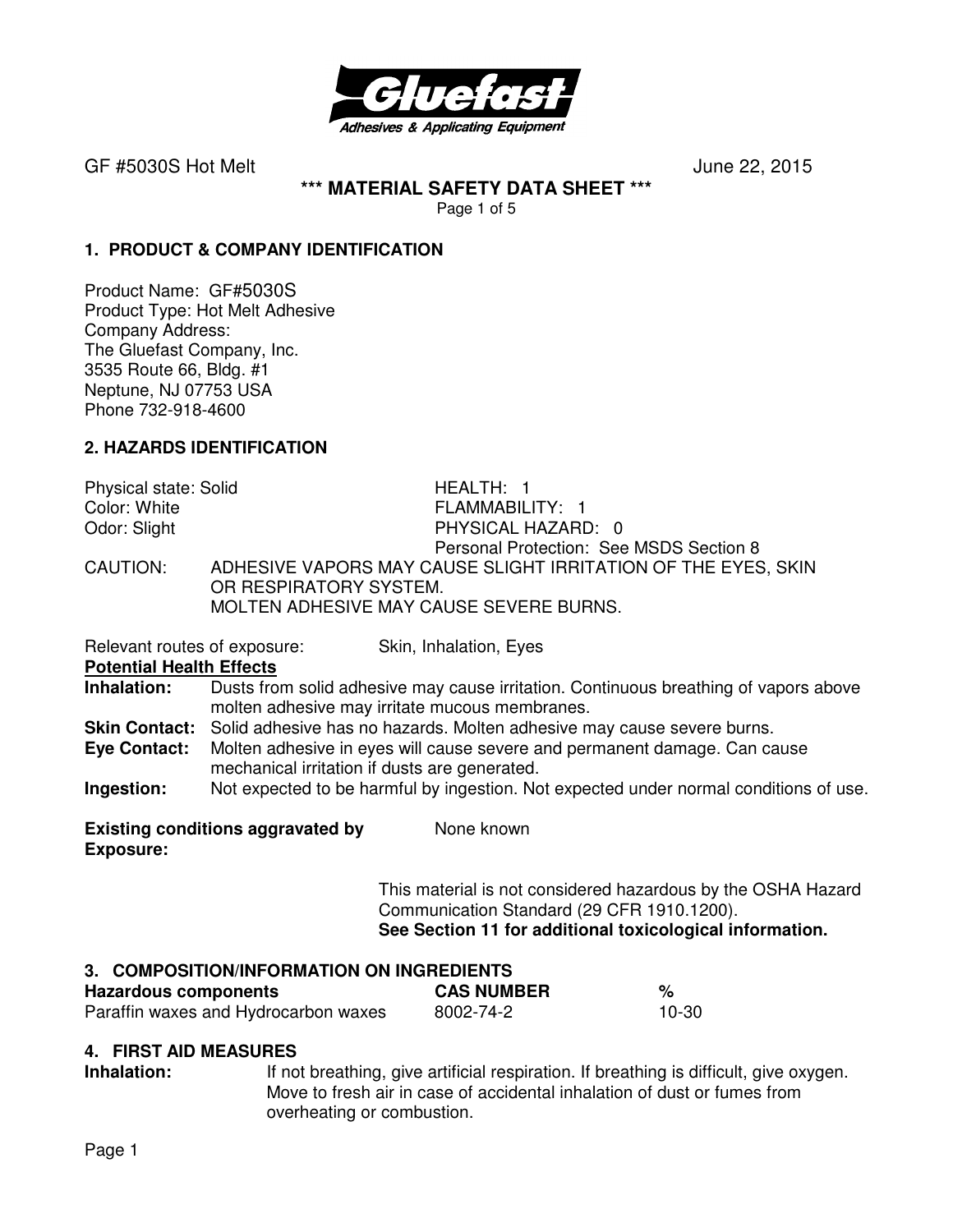

## **\*\*\* MATERIAL SAFETY DATA SHEET \*\*\***

Page 2 of 5

**Skin contact:** Molten adhesive may cause severe burns. Cool melted product on skin with plenty of water. Do not remove solidified product. No attempt should be made to remove material from skin or to remove contaminated clothing as damaged skin can be easily torn. Cover affected areas with clean sheeting or gauze and seek immediate medical attention. **Eye contact:** If eye contact occurs with molten material immediately cool with water. Do not remove adhesive. Seek medical attention. **Ingestion:** If symptoms develop and persist, get medical attention. Ingestion of solid adhesive is not expected to be hazardous.

| <b>5. FIRE FIGHTING MEASURES</b>        |                                                                                                                                                                                           |
|-----------------------------------------|-------------------------------------------------------------------------------------------------------------------------------------------------------------------------------------------|
| Flash point:                            | $>232$ C ( $>449.6$ F)                                                                                                                                                                    |
| Auto ignition temperature:              | Not applicable                                                                                                                                                                            |
| Flammable/Explosive limits - lower:     | Not applicable                                                                                                                                                                            |
| Flammable/Explosive limits - upper:     | Not applicable                                                                                                                                                                            |
| <b>Extinguishing media:</b>             | Water spray (fog), foam, dry chemical or carbon dioxide.                                                                                                                                  |
| <b>Special firefighting procedures:</b> | Fire fighters should wear positive pressure self-contained<br>breathing apparatus (SCBA). Wear full protective clothing.                                                                  |
| Unusual fire or explosion hazards:      | None                                                                                                                                                                                      |
| <b>Hazardous combustion products:</b>   | In the event of a fire, carbon monoxide (CO), carbon<br>dioxide (CO2) and nitrogen oxides (NOx) can be released.<br>Irritating and toxic gases or fumes may be released<br>during a fire. |

#### **6. ACCIDENTAL RELEASE MEASURES**

Use personal protection recommended in Section 8, isolate the hazard area and deny entry to unnecessary and unprotected personnel.

| <b>Environmental precautions:</b> | Do not allow material to contaminate ground water system.<br>No special environmental precautions required.                                                                                                                                                              |
|-----------------------------------|--------------------------------------------------------------------------------------------------------------------------------------------------------------------------------------------------------------------------------------------------------------------------|
| <b>Clean-up methods:</b>          | If product is spilled in the solid state, pick up and place in<br>an appropriate waste disposal container. If product is<br>spilled in the molten state, allow product to solidify before<br>scraping up and disposing of in an appropriate waste<br>disposal container. |
| 7. HANDLING AND STORAGE           |                                                                                                                                                                                                                                                                          |
| Handling:                         | Follow suggested application temperature. Do not place<br>wet or damp solid into melt tank. Avoid skin contact with<br>molten resins.                                                                                                                                    |
| Storage:                          | Store at room temperature. Rotate stock using oldest<br>material first. Shelf life is 12 months.                                                                                                                                                                         |

Page 2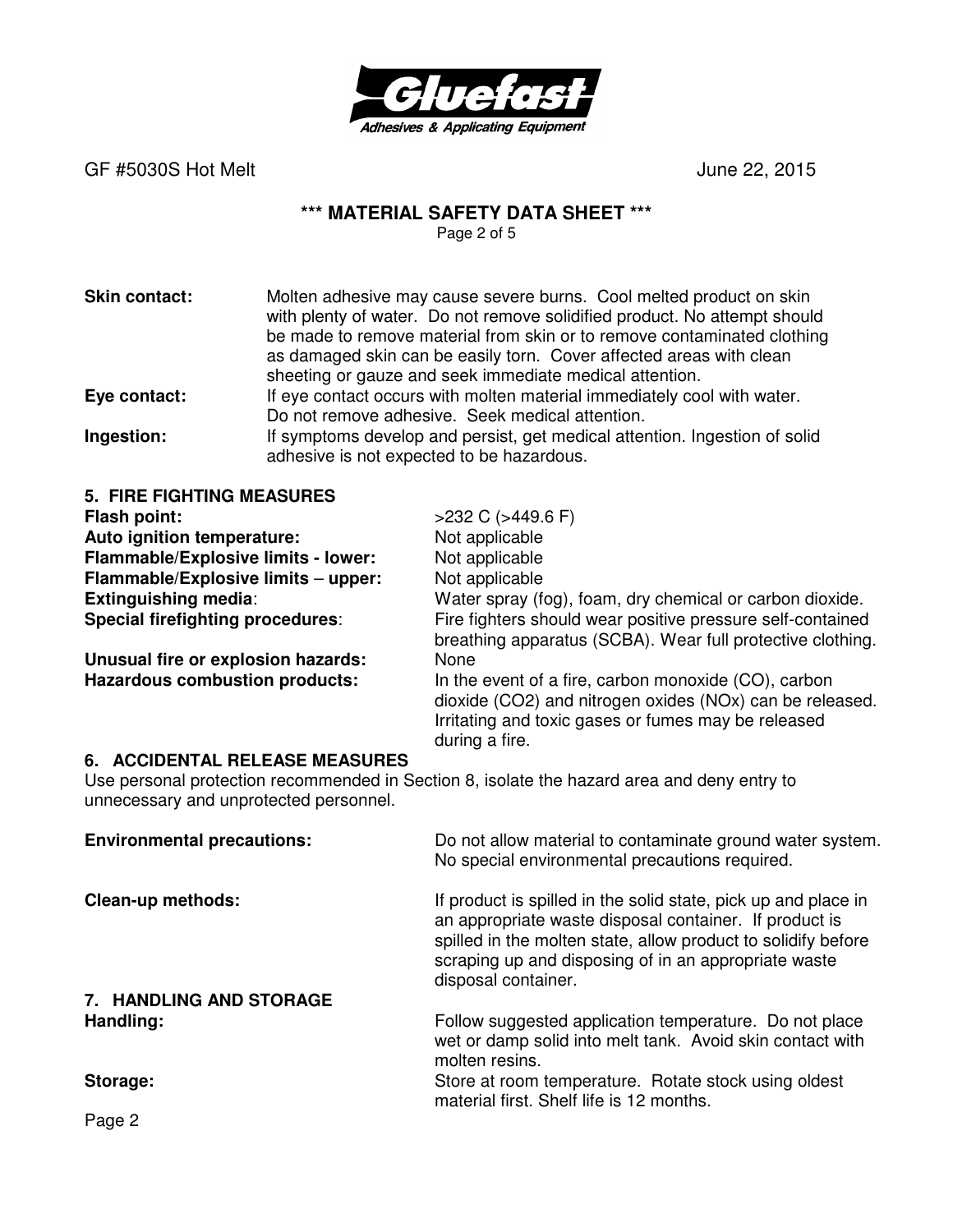

٦

# **\*\*\* MATERIAL SAFETY DATA SHEET \*\*\***

Page 3 of 5

#### **8. EXPOSURE CONTROLS/PERSONAL PROTECTION**

**Employers should complete an assessment of all workplaces to determine the need for, and selection of, proper exposure controls and protective equipment for each task performed.** 

| <b>Hazardous components</b>             | <b>ACGIH TLV</b>                                                                                                | <b>OSHA PEL</b> | <b>AIHA WEEL</b>                                        | <b>OTHER</b> |
|-----------------------------------------|-----------------------------------------------------------------------------------------------------------------|-----------------|---------------------------------------------------------|--------------|
| Paraffin waxes and Hydrocarbon waxes    | $2mg/m3$ TWA                                                                                                    | None            | None                                                    | None         |
|                                         | Fume.                                                                                                           |                 |                                                         |              |
|                                         |                                                                                                                 |                 |                                                         |              |
| <b>Engineering controls:</b>            |                                                                                                                 |                 | General room ventilation is usually adequate. Local     |              |
|                                         |                                                                                                                 |                 | exhaust ventilation is recommended when general         |              |
|                                         |                                                                                                                 |                 | ventilation is not sufficient to control airborne       |              |
|                                         | contamination.                                                                                                  |                 |                                                         |              |
| <b>Respiratory protection:</b>          | No personal respiratory protective equipment normally<br>required. Where the potential exists for exposure to   |                 |                                                         |              |
|                                         |                                                                                                                 |                 |                                                         |              |
|                                         |                                                                                                                 |                 | decomposition products due to heating or elevated       |              |
|                                         |                                                                                                                 |                 | temperatures, wear NIOSH approved respiratory           |              |
|                                         | for respiratory use (29 CFR 1910.134).                                                                          |                 | protection as appropriate. Observe OSHA regulations     |              |
| <b>Eyeface protection:</b>              |                                                                                                                 |                 |                                                         |              |
|                                         | Safety goggles or safety glasses with side shields. Full<br>face protection should be used if the potential for |                 |                                                         |              |
|                                         | splashing or spraying of product exists.                                                                        |                 |                                                         |              |
| <b>Skin protection:</b>                 |                                                                                                                 |                 | Insulated gloves and long sleeved clothing are strongly |              |
|                                         |                                                                                                                 |                 | recommended when working with molten adhesive.          |              |
| 9. PHYSICAL AND CHEMICAL PROPERTIES     |                                                                                                                 |                 |                                                         |              |
| <b>Physical state:</b>                  | Solid                                                                                                           |                 |                                                         |              |
| Color:                                  | White                                                                                                           |                 |                                                         |              |
| Odor:                                   | Slight                                                                                                          |                 |                                                         |              |
| <b>Odor threshold:</b>                  | Not available                                                                                                   |                 |                                                         |              |
| Ph:                                     | Not applicable                                                                                                  |                 |                                                         |              |
| <b>Vapor Pressure:</b>                  | Not applicable                                                                                                  |                 |                                                         |              |
| <b>Boiling Point/range:</b>             | Not applicable                                                                                                  |                 |                                                         |              |
| <b>Melting Point/range:</b>             | 180°F (Softening Point)                                                                                         |                 |                                                         |              |
| <b>Specific gravity:</b>                | $1.0 - 1.1$                                                                                                     |                 |                                                         |              |
| Vapor density:                          | Not applicable                                                                                                  |                 |                                                         |              |
| <b>Flash Point:</b>                     | >232°C (>449.6°F)                                                                                               |                 |                                                         |              |
| Flammable/Explosive limits - lower:     | Not applicable                                                                                                  |                 |                                                         |              |
| Flammable/Explosive limits - upper:     | Not applicable                                                                                                  |                 |                                                         |              |
| <b>Autoignition temperature:</b>        | Not applicable                                                                                                  |                 |                                                         |              |
| <b>Evaporation rate:</b>                | Not applicable                                                                                                  |                 |                                                         |              |
| <b>Solubility in water:</b>             | Insoluble                                                                                                       |                 |                                                         |              |
| Partition coefficient (n-octanol/water) | Not available                                                                                                   |                 |                                                         |              |
| <b>VOC content:</b>                     | $<$ 1 g/1                                                                                                       |                 |                                                         |              |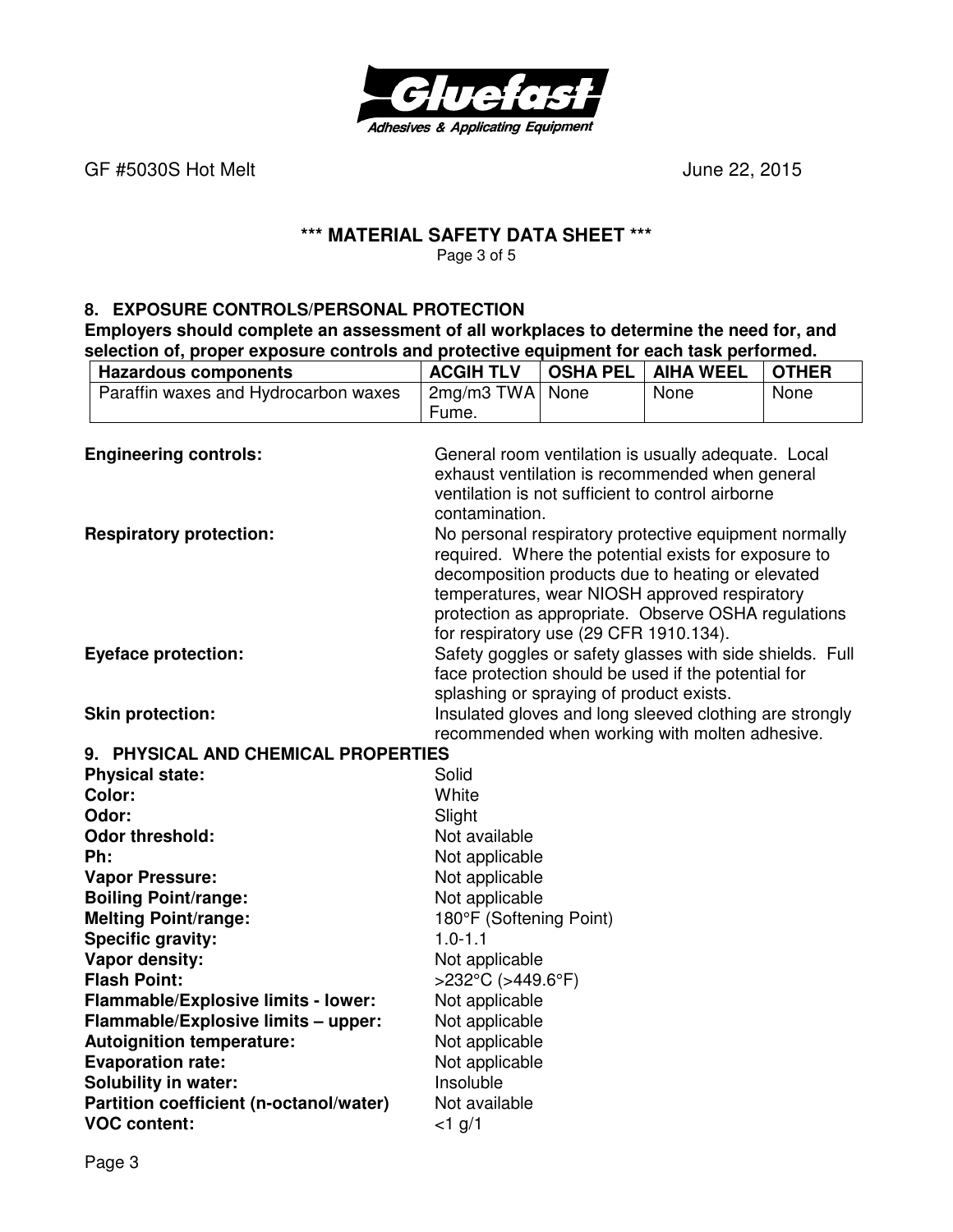

## **\*\*\* MATERIAL SAFETY DATA SHEET \*\*\***

Page 4 of 5

#### **10. STABILITY AND REACTIVITY**

| Stability                        | Stable                                                  |
|----------------------------------|---------------------------------------------------------|
| Hazardous reactions:             | Will not occur.                                         |
| Hazardous decomposition products | Upon decomposition, this product may yield oxides of    |
|                                  | nitrogen and ammonia, carbon dioxide, carbon            |
|                                  | monoxide and other low molecular weight hydrocarbons.   |
|                                  | Thermal decomposition can lead to release of irritating |
|                                  | gases and vapors.                                       |
| Incompatible materials:          | Oxidizing agents.                                       |
| Conditions to avoid:             | Prolonged heating at temperatures above 200°C. Avoid    |
|                                  | Strong oxidizing agents.                                |

## **11. TOXICOLOGICAL INFORMATION**

| <b>Hazardous components</b>             |     | NTB Carcinogen   IARC Carcinogen               | <b>OSHA Carcinogen</b><br>(Specifically Regulated) |
|-----------------------------------------|-----|------------------------------------------------|----------------------------------------------------|
| Paraffin waxes and<br>Hydrocarbon waxes | No. | No                                             | No                                                 |
|                                         |     |                                                |                                                    |
| <b>Hazardous components</b>             |     | <b>Health Effects/</b><br><b>Target Organs</b> |                                                    |
| Paraffin waxes and<br>Hydrocarbon waxes |     | Irritant                                       |                                                    |

## **12. ECOLOGICAL INFORMATION**

Ecological information: Not available

## **13. DISPOSAL CONSIDERATIONS**

## **Information provided is for unused product only.**

**Recommended method of disposal:** This product is not a RCRA hazardous waste when discarded. Processing, use, or contamination of this product may change the hazard classification and waste management options. Follow all local, state, federal and provincial regulations for disposal.

**Hazardous waste number:** 

## **14. TRANSPORT INFORMATION**

U.S. Department of Transportation Ground (49 CFR)

| Proper shipping name:     | GF5030S  |
|---------------------------|----------|
| Hazard class or division: | None     |
| Identification number:    | None     |
| Packing group:            | 50lb box |